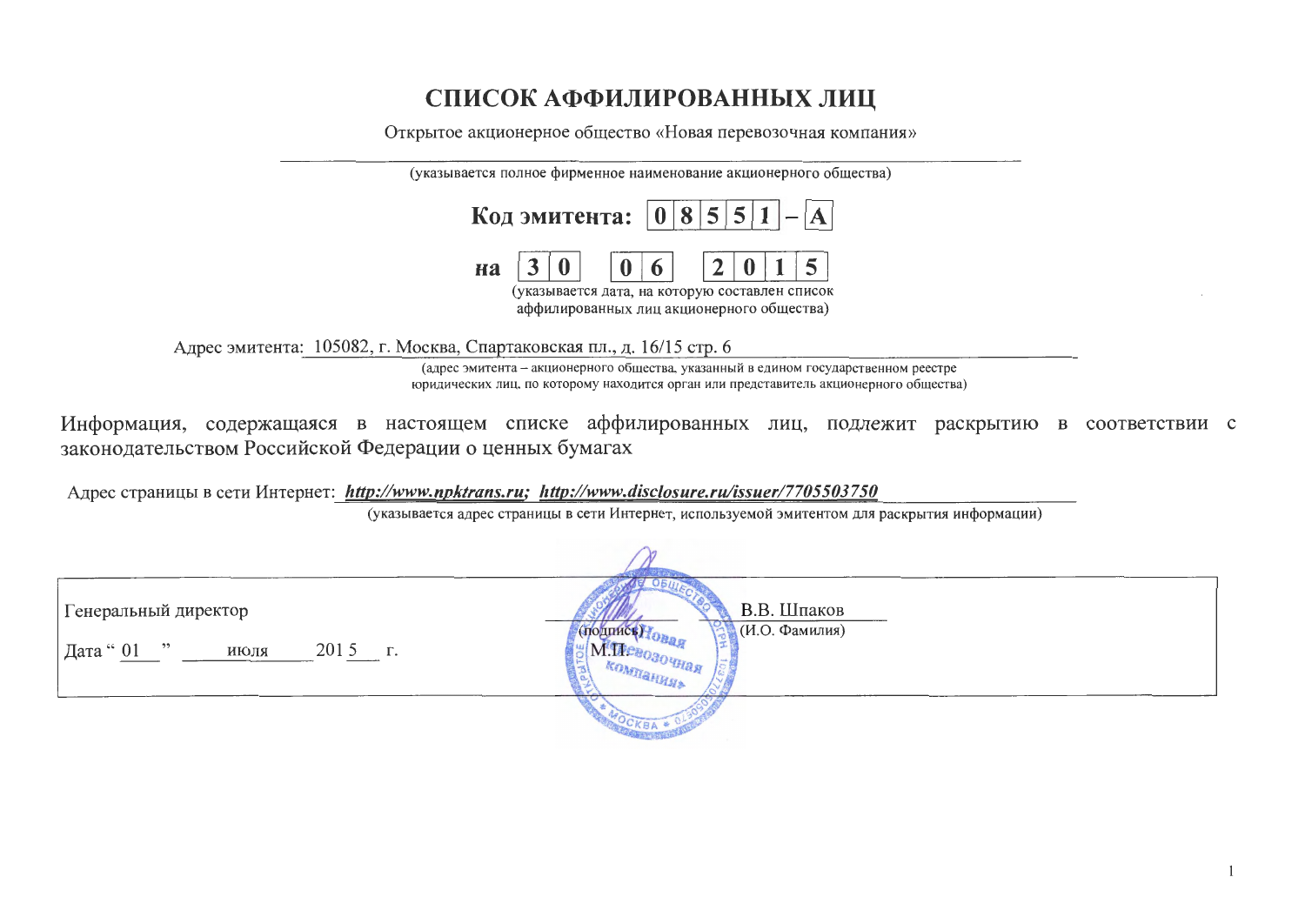## 0 6 2 0 1 5 Раздел І. Состав аффилированных лиц на  $\boxed{3}$  0

|     | Коды эмитента |
|-----|---------------|
| инн | 7705503750    |
|     | 1037705050570 |

| $N_2$     | Полное фирменное наименование    | Место нахождения            | Основание           | Дата        | Доля участия    | Доля               |
|-----------|----------------------------------|-----------------------------|---------------------|-------------|-----------------|--------------------|
| $\Pi/\Pi$ | (наименование для некоммерческой | юридического лица или       | (основания), в силу | наступления | аффилированного | принадлежащих      |
|           | организации) или фамилия, имя,   | место жительства            | которого лицо       | основания   | лица в уставном | аффилированному    |
|           | отчество аффилированного лица    | физического лица            | признается          | (оснований) | капитале        | лицу обыкновенных  |
|           |                                  | (указывается только с       | аффилированным      |             | акционерного    | акций акционерного |
|           |                                  | согласия физического лица)  |                     |             | общества, %     | общества, %        |
|           | $\overline{2}$                   |                             | 4                   | 5           | 6               |                    |
|           |                                  | Omirou 20, Agios Nikolaos,  |                     |             |                 |                    |
|           |                                  | P.C. 3095, Limassol Cyprus  |                     |             |                 |                    |
|           |                                  | (Омироу 20, Агиос           |                     |             |                 |                    |
|           | Компания "GLOBALTRANS            | Николаос, индекс 3095,      | Единственный        |             |                 |                    |
|           | <b>INVESTMENT PLC"</b>           | Лимассол, Кипр              | акционер            | 26.10.2004  | 100 %           | 100%               |
|           |                                  |                             | Генеральный         |             |                 |                    |
| 2         | Шпаков Валерий Васильевич        |                             | директор            | 13.04.2011  | нет             | нет                |
|           |                                  |                             | Член Совета         |             |                 |                    |
| 3         | Елисеев Александр Леонидович     |                             | директоров          | 27.05.2014  | нет             | нет                |
|           |                                  |                             | Член Совета         |             |                 |                    |
| 4         | Гомон Андрей Петрович            |                             | директоров          | 27.05.2014  | нет             | нет                |
|           |                                  |                             | Член Совета         |             |                 |                    |
| 5         | Прокофьев Владимир Николаевич    |                             | директоров          | 27.05.2014  | нет             | нет                |
|           |                                  |                             | Член Совета         |             |                 |                    |
| 6         | Сапрыкин Олег Юрьевич            |                             | директоров          | 27.05.2014  | нет             | нет                |
|           |                                  |                             | Член Совета         |             |                 |                    |
|           | Сторожев Александр Валентинович  |                             | директоров          | 27.05.2014  | нет             | нет                |
|           |                                  |                             | Член Совета         |             |                 |                    |
| 8         | Шенец Александр Александрович    |                             | директоров          | 27.05.2014  | нет             | нет                |
|           |                                  |                             | Член Совета         |             |                 |                    |
| 9         | Церех Константин Эдуардович      |                             | директоров          | 27.05.2014  | Het             | нет                |
|           |                                  |                             | Лицо принадлежит к  |             |                 |                    |
|           |                                  | 105082, г. Москва,          | группе лиц, к       |             |                 |                    |
|           |                                  | Спартаковская пл., д. 16/15 | которой             |             |                 |                    |
| 10        | <b>ООО «ГТИ Менеджмент»</b>      | crp.1                       | принадлежит ОАО     | 03.10.2014  | нет             | Het                |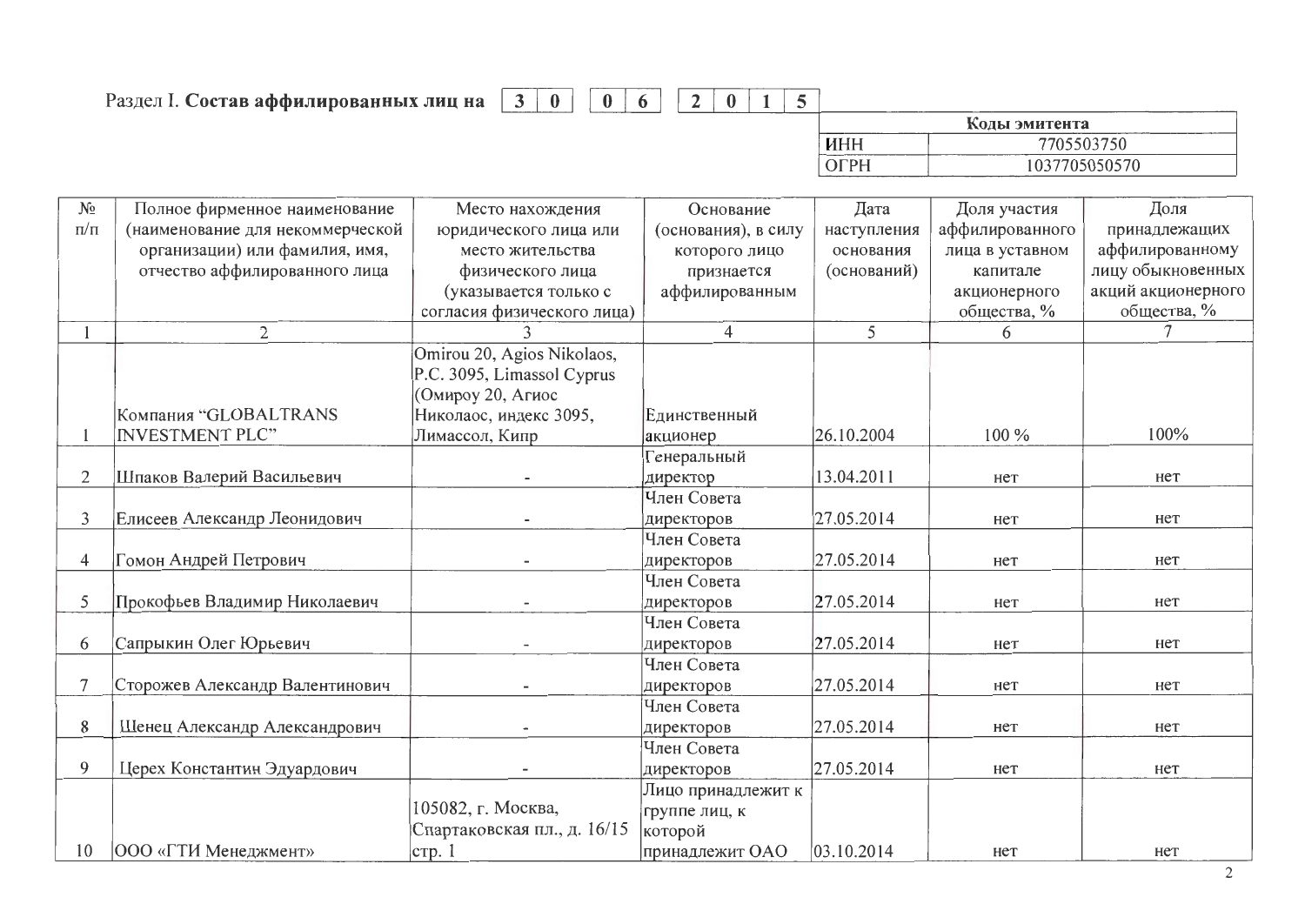|    |                              |                                          | «НПК» в             |            |     |     |
|----|------------------------------|------------------------------------------|---------------------|------------|-----|-----|
|    |                              |                                          | соответствии с п. 2 |            |     |     |
|    |                              |                                          | ст. 9 ФЗ «О защите  |            |     |     |
|    |                              |                                          |                     |            |     |     |
|    |                              |                                          | конкуренции»        |            |     |     |
|    |                              |                                          | Лицо принадлежит к  |            |     |     |
|    |                              |                                          | группе лиц, к       |            |     |     |
|    |                              |                                          | которой             |            |     |     |
|    |                              |                                          | принадлежит ОАО     |            |     |     |
|    |                              | Украина, 49044,                          | «НПК» в             |            |     |     |
|    |                              | Днепропетровская обл., г.                | соответствии с п. 2 |            |     |     |
|    | <b>ООО</b> «Украинская Новая | Днепропетровск, ул.                      | ст. 9 ФЗ «О защите  |            |     |     |
| 11 | Перевозочная Компания»       | Чкалова, д. 12, офис 14                  | конкуренции»        | 22.09.2008 | нет | нет |
|    |                              |                                          | Лицо принадлежит к  |            |     |     |
|    |                              |                                          | группе лиц, к       |            |     |     |
|    |                              |                                          | которой             |            |     |     |
|    |                              |                                          | принадлежит ОАО     |            |     |     |
|    |                              |                                          | «НПК» в             |            |     |     |
|    |                              |                                          | соответствии с п. 2 |            |     |     |
|    |                              | 195197, г. Санкт-Петербург,              | ст. 9 ФЗ «О защите  |            |     |     |
| 12 | ООО «БалтТрансСервис»        | пр. Металлистов, дом 115.                | конкуренции»        | 14.12.2009 | нет | нет |
|    |                              |                                          | Лицо принадлежит к  |            |     |     |
|    |                              |                                          | группе лиц, к       |            |     |     |
|    |                              |                                          | которой             |            |     |     |
|    |                              |                                          | принадлежит ОАО     |            |     |     |
|    |                              |                                          | «НПК» в             |            |     |     |
|    |                              | 152931, Ярославская обл, г.              | соответствии с п. 2 |            |     |     |
|    |                              | Рыбинск, ул. Пассажирская,               | ст. 9 ФЗ «О защите  |            |     |     |
| 13 | <b>ООО</b> «РемТрансСервис»  | д. 2                                     | конкуренции»        | 09.11.2011 | нет | нет |
|    |                              |                                          | Лицо принадлежит к  |            |     |     |
|    |                              |                                          | группе лиц, к       |            |     |     |
|    |                              |                                          | которой             |            |     |     |
|    |                              |                                          | принадлежит ОАО     |            |     |     |
|    |                              |                                          | «НПК» в             |            |     |     |
|    |                              |                                          | соответствии с п. 2 |            |     |     |
|    |                              | Омиру 20, Агиос Николаос,                | ст. 9 ФЗ «О защите  |            |     |     |
| 14 | <b>SYNTEZRAIL LTD</b>        | индекс 3095, Лимассол, Кипр конкуренции» |                     | 16.09.2014 | нет | нет |
|    |                              | 105082, г. Москва,                       | Лицо принадлежит к  |            |     |     |
| 15 | ООО «СинтезРейл»             | Спартаковская пл., д. 16/15              | группе лиц, к       | 03.10.2014 | нет | нет |
|    |                              |                                          |                     |            |     |     |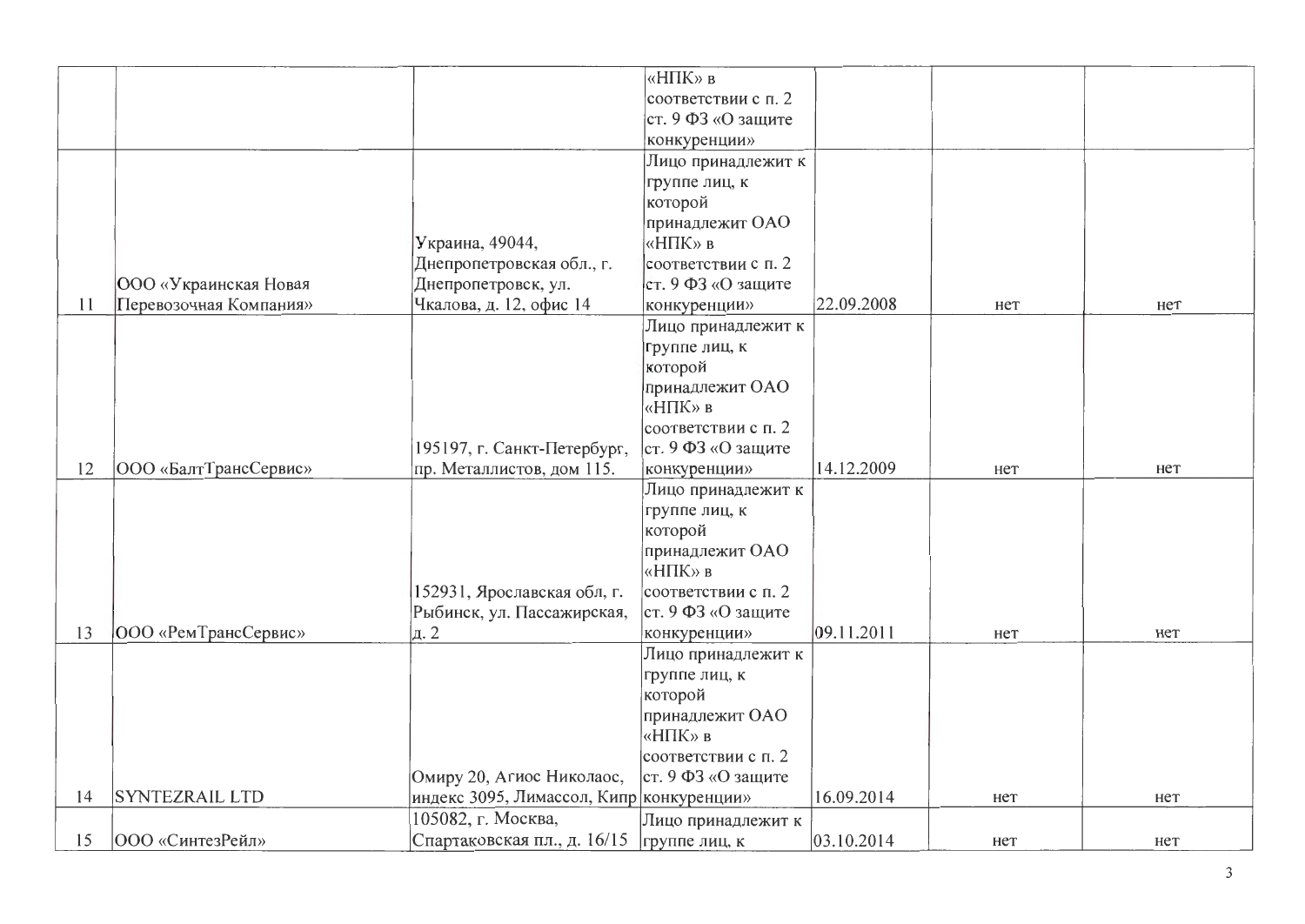|    |                   | стр. 1                                              | которой             |            |     |     |
|----|-------------------|-----------------------------------------------------|---------------------|------------|-----|-----|
|    |                   |                                                     | принадлежит ОАО     |            |     |     |
|    |                   |                                                     | «НПК» в             |            |     |     |
|    |                   |                                                     |                     |            |     |     |
|    |                   |                                                     | соответствии с п. 2 |            |     |     |
|    |                   |                                                     | ст. 9 ФЗ «О защите  |            |     |     |
|    |                   |                                                     | конкуренции»        |            |     |     |
|    |                   |                                                     | Лицо принадлежит к  |            |     |     |
|    |                   |                                                     | группе лиц, к       |            |     |     |
|    |                   |                                                     | которой             |            |     |     |
|    |                   |                                                     | принадлежит ОАО     |            |     |     |
|    |                   |                                                     | «НПК» в             |            |     |     |
|    |                   |                                                     | соответствии с п. 2 |            |     |     |
|    |                   | Pärnu mnt 139E/1, Tallinn,                          | ст. 9 ФЗ «О защите  |            |     |     |
| 16 | Spacecom AS       | 11317, Estonia                                      | конкуренции»        | 22.12.2008 | нет | нет |
|    |                   |                                                     | Лицо принадлежит к  |            |     |     |
|    |                   |                                                     | группе лиц, к       |            |     |     |
|    |                   |                                                     | которой             |            |     |     |
|    |                   |                                                     | принадлежит ОАО     |            |     |     |
|    |                   |                                                     | «НПК» в             |            |     |     |
|    |                   |                                                     | соответствии с п. 2 |            |     |     |
|    |                   | Pärnu mnt 139E/1, Tallinn,                          | ст. 9 ФЗ «О защите  |            |     |     |
| 17 | Spacecom Trans AS | 11317, Estonia                                      | конкуренции»        | 22.12.2008 | нет | нет |
|    |                   |                                                     | Лицо принадлежит к  |            |     |     |
|    |                   |                                                     | группе лиц, к       |            |     |     |
|    |                   |                                                     | которой             |            |     |     |
|    |                   |                                                     | принадлежит ОАО     |            |     |     |
|    |                   |                                                     | «НПК» в             |            |     |     |
|    |                   |                                                     | соответствии с п. 2 |            |     |     |
|    |                   | Pasilanraitio 9, 00240 Helsinki, ст. 9 ФЗ «О защите |                     |            |     |     |
| 18 | Ekolinja Oy       | Finland                                             | конкуренции»        | 30.12.2009 | нет | нет |
|    |                   |                                                     | Лицо принадлежит к  |            |     |     |
|    |                   |                                                     | группе лиц, к       |            |     |     |
|    |                   |                                                     | которой             |            |     |     |
|    |                   |                                                     | принадлежит ОАО     |            |     |     |
|    |                   |                                                     | «НПК» в             |            |     |     |
|    |                   |                                                     | соответствии с п. 2 |            |     |     |
|    |                   | 105082, г. Москва,                                  | ст. 9 ФЗ «О защите  |            |     |     |
| 19 | 000 «Стилтранс»   | Спартаковская пл., д. 16/15                         | конкуренции»        | 12.02.2013 | нет | нет |